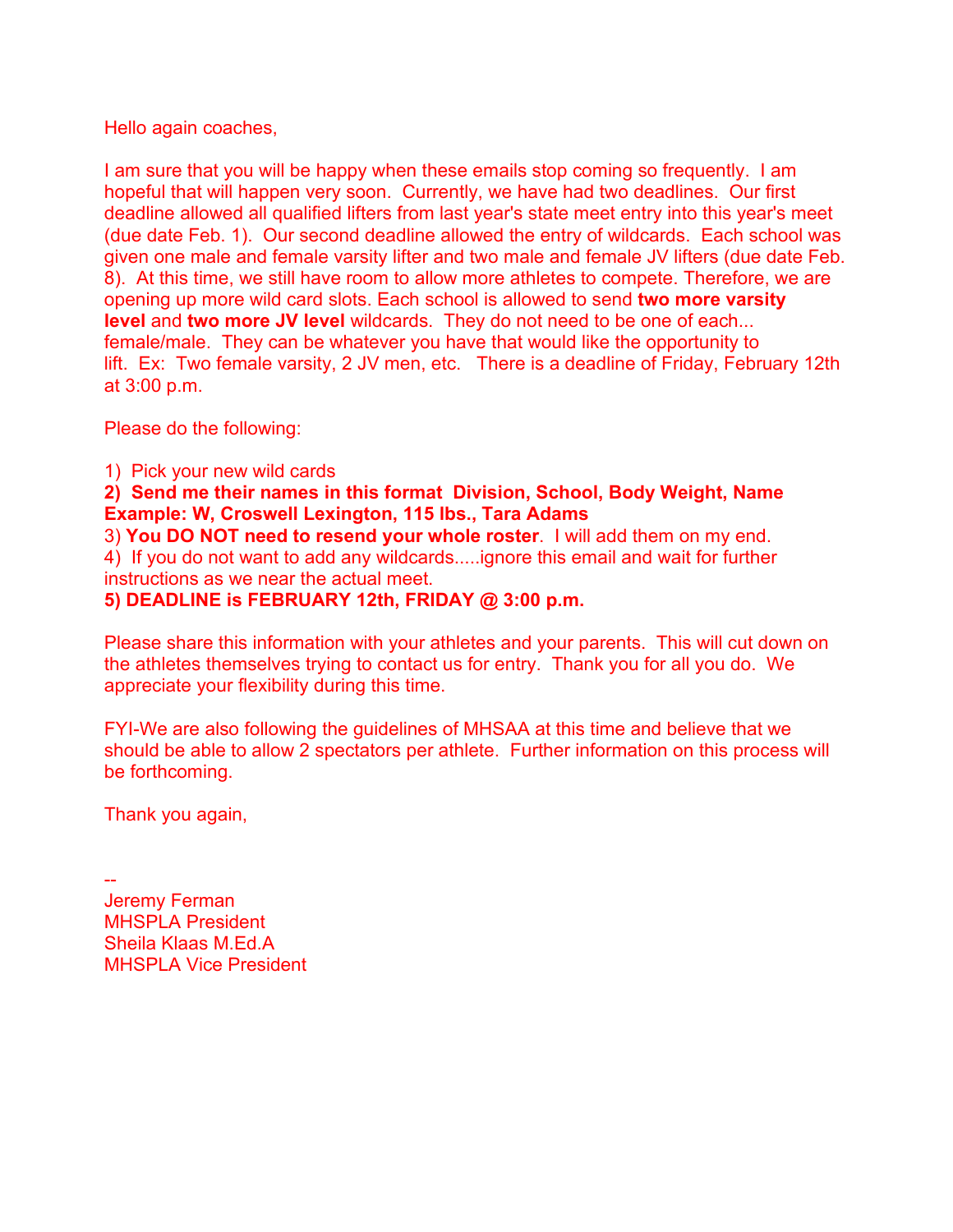Hello coaches,

I know that you have all been looking forward to information regarding this season. The board has met countless times to try and come up with some semblance of a plan that perhaps could benefit all athletes and our association safely. However, time after time, policies within our state have changed and we had to once again revisit and revamp the plan. Currently, the plan I am sharing with you is our best option. Even last night, we were forced to meet once again to change what had been discussed on Thursday. With MHSAA sports starting late and their season being pushed further into March, gym times are booked up and Saturdays are filled with events. In most schools, these sports take precedence over our own. Thus, the need for many changes in locations and our ability to offer weekend meets became a larger problem. Please understand that as everything this year, plans are ever changing. Be prepared for a few twists and turns as we proceed.

The current plan is as follows:

1) We are offering a state meet only season. There will be NO regional qualifiers.

2) All QUALIFIED lifters from the 2019-20 season are invited to lift at this season's state meet

3) Two state meets will be offered on the date of Saturday, March 13th.

4) The varsity meet will be held at Adrian High School; grades 9-12 are allowed to compete. Any sophomore that qualified as a JV lifter last year and is a junior this year will automatically be moved up to the varsity meet.

5) The JV meet will be held in Millington on the same date. Any JV qualified lifter from last year is invited to lift at this meet. (grades 7-10 ONLY are allowed to lift)

6) Your athlete will be asked to verify the weight class they will be lifting in. It does NOT have to be the same weight class as last year. There will be a deadline of Feb. 27th to verify the class they intend to lift.

7) We will have a weigh in the morning of the meet ...as all meets in the past. The same policies will be followed. However, if they are above or below their weight class, **this year only,** they will be allowed to bump up or down a weight class and still lift.

8) There will be NO team competition this year. It will be an individual competition only. 9) Athletes will be awarded the top 5 places for medals. This will be the case at both

the varsity and JV meet.

10) There will be a \$20 charge to lift at this meet as in years past. You will pay on site the day of competition and weigh in.

11) There will be 4 sessions run at each state meet...two sessions of girls and two sessions of boys. The boys will lift in the a.m. session this season. By running two sessions of each, it allows us to space out platforms, keep the number of lifters low, and split the weight class in half. (Example: Weight classes 97-145 lift in the a.m. and 155- SHW lift in second session)